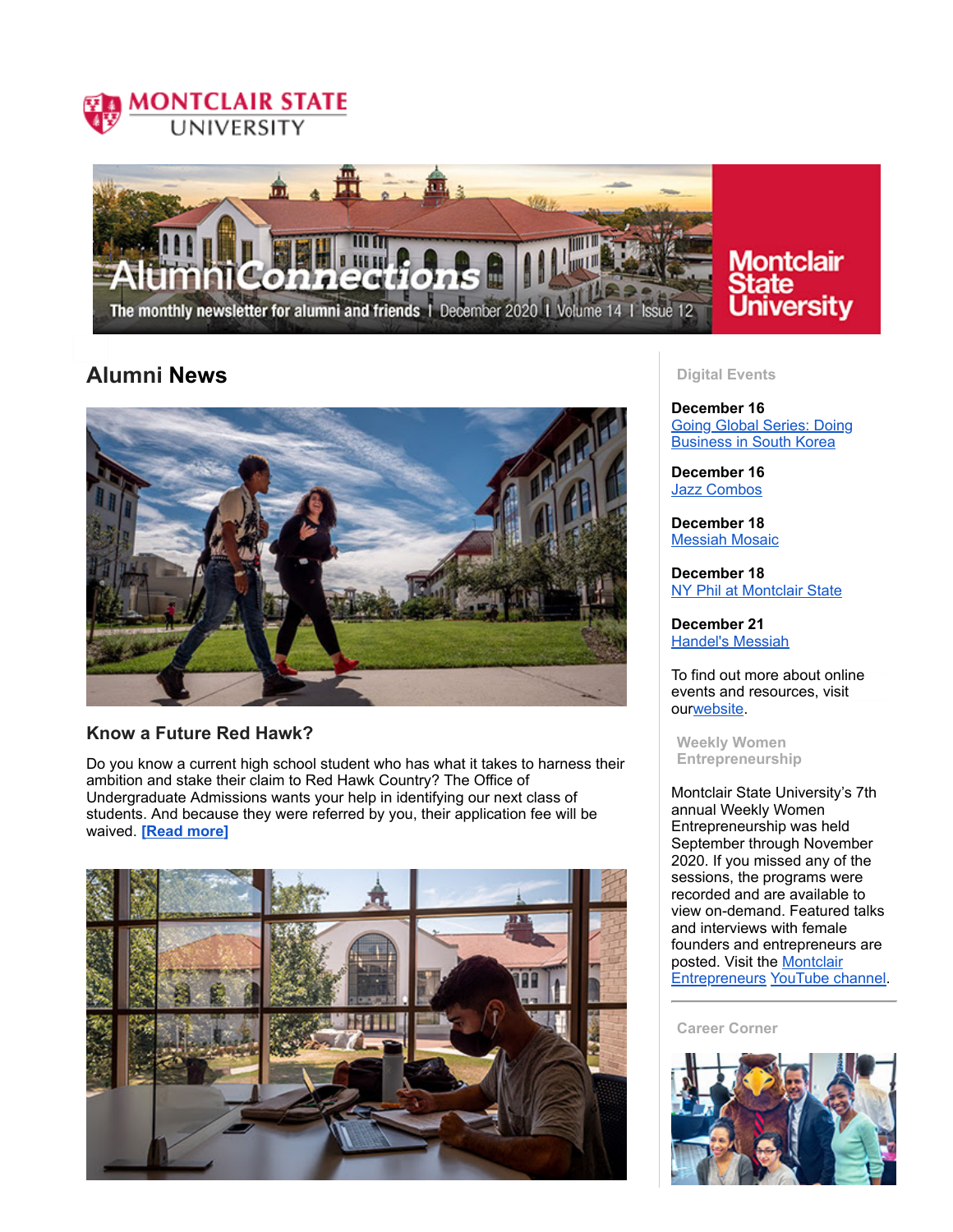## **Spring Career Webinars Announced**

As Montclair State alumni, you have access to a broad portfolio of career resources. Take advantage of all the services available to you. The winter/spring calendar of career development presentations, hosted by the Montclair State Career Services, is now posted. **[Read [more\]](https://montclairconnect.org/page.redir?target=https%3a%2f%2fwww.montclair.edu%2falumni%2f2020%2f12%2f15%2fspring-webinars-announced%2f&srcid=37651&srctid=1&erid=40433303&trid=00b0c3a4-b7dd-4c0d-8097-76b19a02cf18)**

# **University News**



## **The New Normal For Now**

A walk on campus this fall is a quieter experience than a typical semester, but there is still life here: Musicians singing or playing instruments in the parking garage. Dancers practicing on the Quad or in the studio. Actors rehearsing with others in person and on Zoom, projected on a big screen. Classes across campus meeting outdoors, weather permitting. **[View full [story\]](https://montclairconnect.org/page.redir?target=https%3a%2f%2fwww.montclair.edu%2fmagazine%2ffall-winter-2020%2fthe-new-normal-for-now%2f&srcid=37651&srctid=1&erid=40433303&trid=00b0c3a4-b7dd-4c0d-8097-76b19a02cf18)**



## **Check Out the Fall/Winter Issue of** *Montclair* **Magazine**

The Fall/Winter issue of Montclair, the magazine for Montclair State University is now online and was mailed to alumni and others who receive the printed version.

*By Adam Mayer, MA, GCDF, CPRW, Director of Career Development The Center for Career [Services](https://montclairconnect.org/page.redir?target=https%3a%2f%2fwww.montclair.edu%2fcareer-services%2f&srcid=37651&srctid=1&erid=40433303&trid=00b0c3a4-b7dd-4c0d-8097-76b19a02cf18)*

With all this remote work we've lost a valuable resource—water cooler talk. Whether huddled around an actual water cooler, in a break room, hallway, even the parking lot, meaningful work conversations were once both organic and invigorating. Seeds of camaraderie were planted within these discussions. This isn't to say these exchanges no longer exist, but Zoom, Google Chat, Slack and other collaborative tools don't quite hit the mark. So what do we do? We talk about it. Check-out Career Services' podcast Manual or [Automatic:](https://montclairconnect.org/page.redir?target=https%3a%2f%2fsoundcloud.com%2fwmsc%2fepisode-30-the-value-of-watercooler-talk%3fin%3dwmsc%2fsets%2fmanual-or-automatic-what-gears&srcid=37651&srctid=1&erid=40433303&trid=00b0c3a4-b7dd-4c0d-8097-76b19a02cf18) What Gears are **Driving Your Career where we** address water cooler alternatives and how to make the best of virtual collaboration.

**Sign onto MONTCLAIR***connect!*

Create your profile to start making connections today!

Sign on today to:

-Expand your network andconnect with fellow graduates

-Access Hire a Red Hawk with the click of a button!

-Check out the calendar of events for upcoming digital opportunities

Get started by [creating](https://montclairconnect.org/page.redir?target=http%3a%2f%2fconnect.montclair.edu&srcid=37651&srctid=1&erid=40433303&trid=00b0c3a4-b7dd-4c0d-8097-76b19a02cf18) your account today!

**Did you lose your health benefits? Augeo Benefits can help!**

If you just left your job for any reason and lost your job-based health coverage, you qualify for a Special Enrollment Period. This means you can enroll in a Marketplace insurance plan any time of year. You usually have 60 days from the day you lose your coverage to enroll. Speak with a licensed benefit counselor today by calling 888.807.3881 or get things [started](https://montclairconnect.org/page.redir?target=http%3a%2f%2fmsuaa.augeobenefits.com&srcid=37651&srctid=1&erid=40433303&trid=00b0c3a4-b7dd-4c0d-8097-76b19a02cf18) with a free online quote.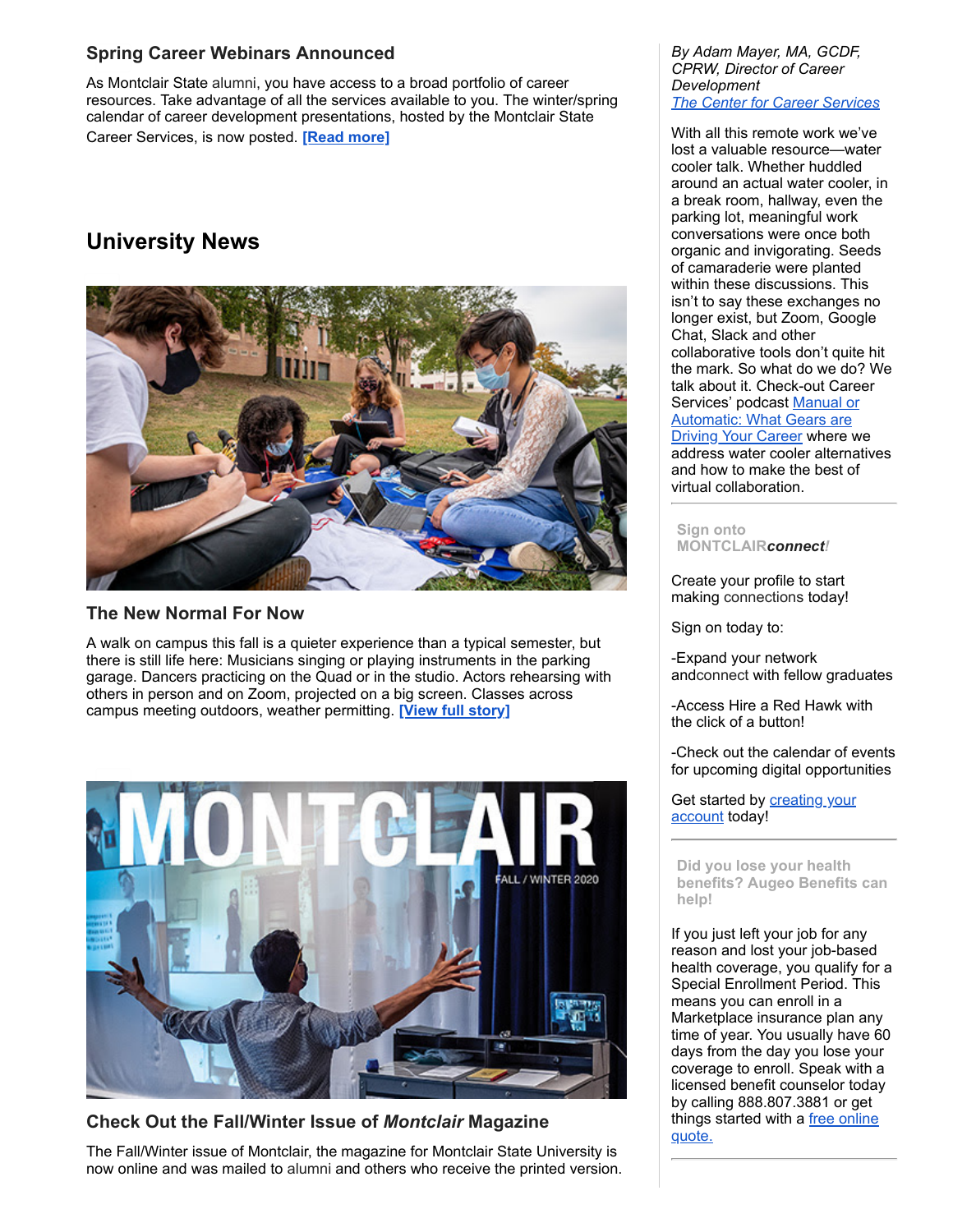You'll notice some changes and updates, including a new news section called HAPPENINGS, a new feature called SNAP SHOTS and a new design for ouralumni CLASS NOTES, all created to elevate the magazine in keeping with the University's success. You'll still find the stories you'd expect to see about our students, faculty staff and alumni. **[View the online [magazine\]](https://montclairconnect.org/page.redir?target=https%3a%2f%2fwww.montclair.edu%2fmagazine%2f%3futm_source%3dmagazine_newsletter%26utm_medium%3demail%26utm_campaign%3dfall_2020&srcid=37651&srctid=1&erid=40433303&trid=00b0c3a4-b7dd-4c0d-8097-76b19a02cf18)**

# **Giving News**



## **Giving Tuesday Hits Goal Thanks to You**

On December 1, the Montclair State community joined the Giving Tuesday movement to raise \$17,000 for our students. Giving Tuesday has grown to be a global movement inspiring people to give back and celebrate generosity and falls on the Tuesday following Black Friday and Cyber Monday. **[\[Learn](https://montclairconnect.org/page.redir?target=https%3a%2f%2fwww.montclair.edu%2falumni%2f2020%2f12%2f15%2fgiving-tuesday-hits-goal-thanks-to-you%2f&srcid=37651&srctid=1&erid=40433303&trid=00b0c3a4-b7dd-4c0d-8097-76b19a02cf18) more]**

# **Athletics News**



**Former Red Hawk Nick Volpe Saves Driver from Burning Vehicle**

Former Red Hawk Nick Volpe '19 came up with many clutch moments while on the football field for Montclair State. However, none of them compare to the one he had this past weekend. **[View full [story\]](https://montclairconnect.org/page.redir?target=https%3a%2f%2fmontclairathletics.com%2fnews%2f2020%2f11%2f24%2ffootball-former-red-hawk-nick-volpe-saves-driver-from-burning-vehicle.aspx&srcid=37651&srctid=1&erid=40433303&trid=00b0c3a4-b7dd-4c0d-8097-76b19a02cf18)**

### **Carpe Art**

Are you looking to purchase art as a gift or for your own home? Now you can do so AND support Montclair State University student artists and alumni as part of the Carpe Art. **[\[Learn](https://montclairconnect.org/page.redir?target=https%3a%2f%2fwww.carpeart.com%2f&srcid=37651&srctid=1&erid=40433303&trid=00b0c3a4-b7dd-4c0d-8097-76b19a02cf18) More]**

**GEICO Alumni Discount**



As a graduate of Montclair State University, you may be eligible for a special discount on auto insurance from GEICO. Find out how much you could save. Fifteen minutes could save you 15 percent or more on car insurance.® **[\[Learn](https://montclairconnect.org/page.redir?target=https%3a%2f%2fwww.geico.com%2flandingpage%2fmember-discount%2f%3flogo%3d17794%26utm_source%3dmontclair-state-university%26utm_medium%3dbanner%26utm_campaign%3dsponsored-alumni&srcid=37651&srctid=1&erid=40433303&trid=00b0c3a4-b7dd-4c0d-8097-76b19a02cf18) more]**

**Exclusive Alumni Benefits through PerksConnect!**



Sign on to PerksConnect to find local and national deals and discounts! Search for event tickets, cash back rewards, and much more! You will be asked to sign on to access your [alumnibenefits.](https://montclairconnect.org/page.redir?target=https%3a%2f%2fwww.montclair.edu%2falumni%2fbenefits-and-services%2fdiscounts-2&srcid=37651&srctid=1&erid=40433303&trid=00b0c3a4-b7dd-4c0d-8097-76b19a02cf18) **[Learn more]**

### **Working Advantage**



As alumni, you have exclusive access to the Working Advantage discount network which allows you to save up to 60% on ticketed events and online shopping.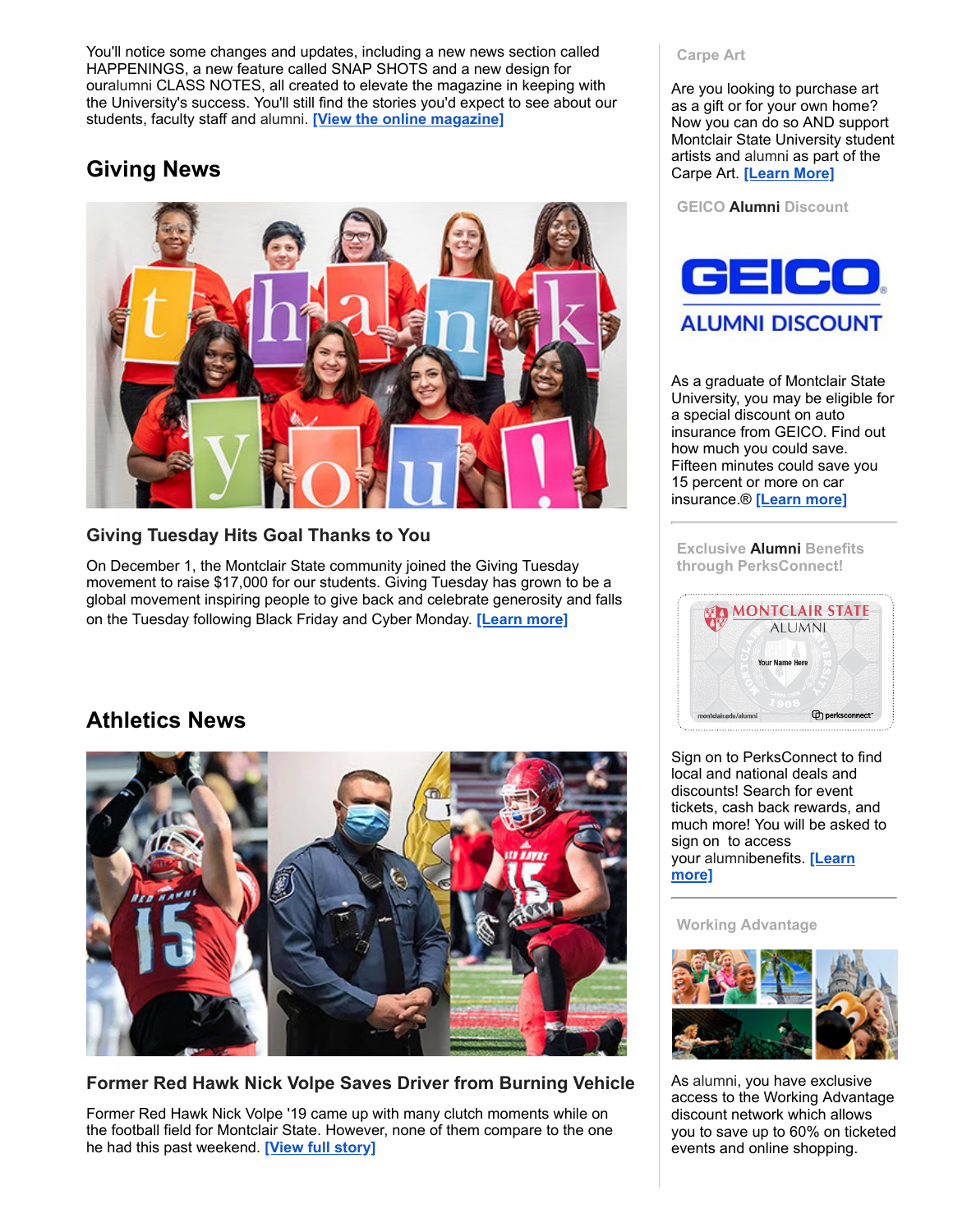# ED WA 78 **ASTROLET DE**

# **Catch the Latest Episode of Inside the Nest**

In episode 10 of Inside the Nest, the newest show created by the Red Hawk Sports Network, watch recaps of the live men's basketball action from the Panzer Athletic Center, including highlights from the Red Hawks' dunk contest.

Also, it's a family affair for the DeSarnos as the show visits with football junior Michael and his sophomore soccer sister Jesse. Jonathan Edmond takes us inside the MSU Athletic Department and their Red Hawk ties. **[\[Watch](https://montclairconnect.org/page.redir?target=https%3a%2f%2fyoutu.be%2fVeG5F_vdo-0&srcid=37651&srctid=1&erid=40433303&trid=00b0c3a4-b7dd-4c0d-8097-76b19a02cf18) now]**

# **Alumni Spotlights**

# **Megan Eitel '17 Au.D**

In her role at Walter Reed National Military Medical Center in Bethesda, MD, Megan Eitel '17 Au.D is working to assess how different facets of chronic phase recovery from traumatic brain injury (TBI) affect the emotional, sensory and cognitive aspects of a military service member's life. The graduate audiology program at Montclair State prepared Eitel for her career by providing a wellrounded education in her field. "The location of Montclair State provides the

### Access these discounts and get started today!**[\[Learn](https://montclairconnect.org/page.redir?target=https%3a%2f%2fwww.montclair.edu%2falumni%2fbenefits-and-services%2fdiscounts-2&srcid=37651&srctid=1&erid=40433303&trid=00b0c3a4-b7dd-4c0d-8097-76b19a02cf18) more]**

**Wilson's Family Saved \$2,998 in Vet Bills!**



Wilson needed emergency surgery after ingesting a tennis ball. Luckily Wilson's parents had Healthy Paws pet insurance, which covered 90% of Wilson's vet bills.

- #1 Customer-Rated Pet Insurance
- Save up to 90% on Vet Bills • Comprehensive Accident &
- Illness Coverage • No limits on Claim Payouts
- Montclair Alumni Save up to 10% Today

## **[See My [Rates!\]](https://montclairconnect.org/page.redir?target=https%3a%2f%2fwww.healthypawspetinsurance.com%2fpethealth%2f%3faffid%3daaisaff%26subid%3dmontclair%26utm_source%3dAAIS%26utm_medium%3dreferral%26utm_campaign%3dmontclair-email-sept-2018&srcid=37651&srctid=1&erid=40433303&trid=00b0c3a4-b7dd-4c0d-8097-76b19a02cf18)**

| I am very happy with the process, the<br>coverage and the amount of my<br>payments.                                                                                                                                                                                                                                                                                                     |
|-----------------------------------------------------------------------------------------------------------------------------------------------------------------------------------------------------------------------------------------------------------------------------------------------------------------------------------------------------------------------------------------|
| Nov 14, 2018                                                                                                                                                                                                                                                                                                                                                                            |
| PROS: Affordable, Strength of Company                                                                                                                                                                                                                                                                                                                                                   |
| I was concerned that I didn't have life insurance for my<br>family should something happen to me. I used my<br>prior insurance to put my children through college.<br>which left me with none and worrying about not<br>leaving them anything. I am very happy and relieved<br>that i am now covered by a company such as AIG. I<br>know my family will be ok after I leave this world. |

Hear from our customers who helped protect their family with life insurance. What our satisfied customers say about us in their life insurance reviews say more than any advertising campaign ever could. A review from a customer is a great way to see what people really think about a company. We encourage you to request a free [quote](https://montclairconnect.org/page.redir?target=https%3a%2f%2fwww.aigdirect.com%2fmontclair%2fprotect-your-family%3fDNIS%3d8252&srcid=37651&srctid=1&erid=40433303&trid=00b0c3a4-b7dd-4c0d-8097-76b19a02cf18) for life insurance to experience a similar journey as our thousands of other